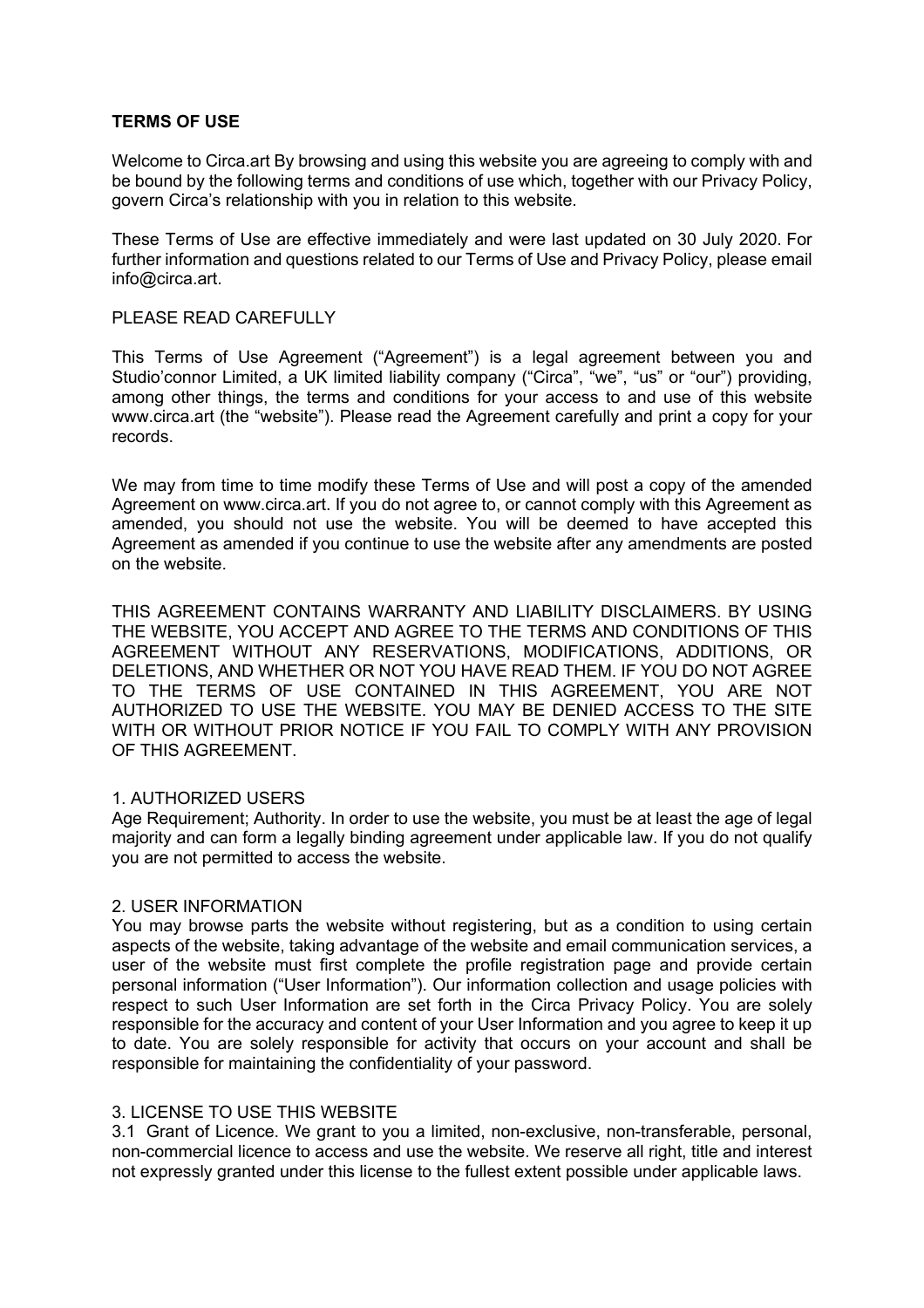ANY USE OF THE WEBSITE NOT SPECIFICALLY PERMITTED UNDER THIS AGREEMENT IS STRICTLY PROHIBITED.

3.2 Restrictions. You agree that you will not: (i) use the website to reproduce copyrighted material; (ii) copy, store, edit, change, prepare any derivative work of or alter in any way any of the content provided on the website; or (iii) use the website in any way that violates the terms of this Agreement.

3.3 Termination. We may terminate your access to all or any part of the website at any time, with or without cause, with or without notice, effective immediately, which may result in the forfeiture and destruction of all information associated with your account.

### 4. SITE INFORMATION

We try to ensure that the information posted on the website is correct and up-to-date. We reserve the right to change or make corrections to any of the information provided on the website at any time and without any prior warning. We cannot, and do not, guarantee the correctness, precision, thoroughness or completeness of any of the information available on the website, nor will we be liable for any inaccuracy or omission concerning any of the information provided on the website.

#### 5. PROHIBITED ACTS

By using the Site, you represent, warrant and covenant that you will not; (a) impersonate any person or entity or misrepresent your affiliation with any other person or entity; (b) engage in spamming, flooding, harvesting of e-mail addresses or other personal information, spidering, "screen scraping," "database scraping," or any other activity with the purpose of obtaining a list of users or other information, or send chain letters or pyramid schemes via the website or (c) attempt to gain unauthorized access to other computer systems through the website; (d) transmit any viruses or any other disabling mechanisms; (e) use the website for any illegal purpose, in violation of any applicable laws or regulations; (f) violate or infringe on any other party's intellectual property, privacy, publicity, or other legal rights; (g) attempt to penetrate security measures of the website or obtain or bypass others' passwords; (h) transmit anything that is illegal, abusive, harassing, harmful to reputation, pornographic, indecent, profane, obscene, hateful, racist or otherwise objectionable or inappropriate; (i) stalk or harass or harm another individual or (j)select or use as a User ID a name of another person with the intent to impersonate that person, select or use as a User ID a name subject to any rights of a person other than you without appropriate authorization, or select or use as a User ID a name that is otherwise offensive, vulgar or obscene. You agree that you will not use the website in any manner that could damage, disable, overburden, or impair the website or interfere with any other parties use and enjoyment of the website. We reserve the right to refuse registration, service and/or terminate access to the website without prior notice for any user who violates these policies.

### 6. COPYRIGHTS

As between you and us, you acknowledge that we own or have a license to all title and copyrights in and to the content provided on the website. All title and intellectual property rights in and to the content provided on the website is the property of the respective content owners and may be protected by the applicable copyright or other intellectual property laws and treaties and subject to use restrictions under such laws or treaties. When you use or download any content from the website you do not acquire any ownership of any such content, code, data or materials. Copying, reproducing, downloading, posting or re-posting any content from this website (for anything other than strictly personal, non-public and non-commercial use), is strictly prohibited and constitutes a violation of copyright laws.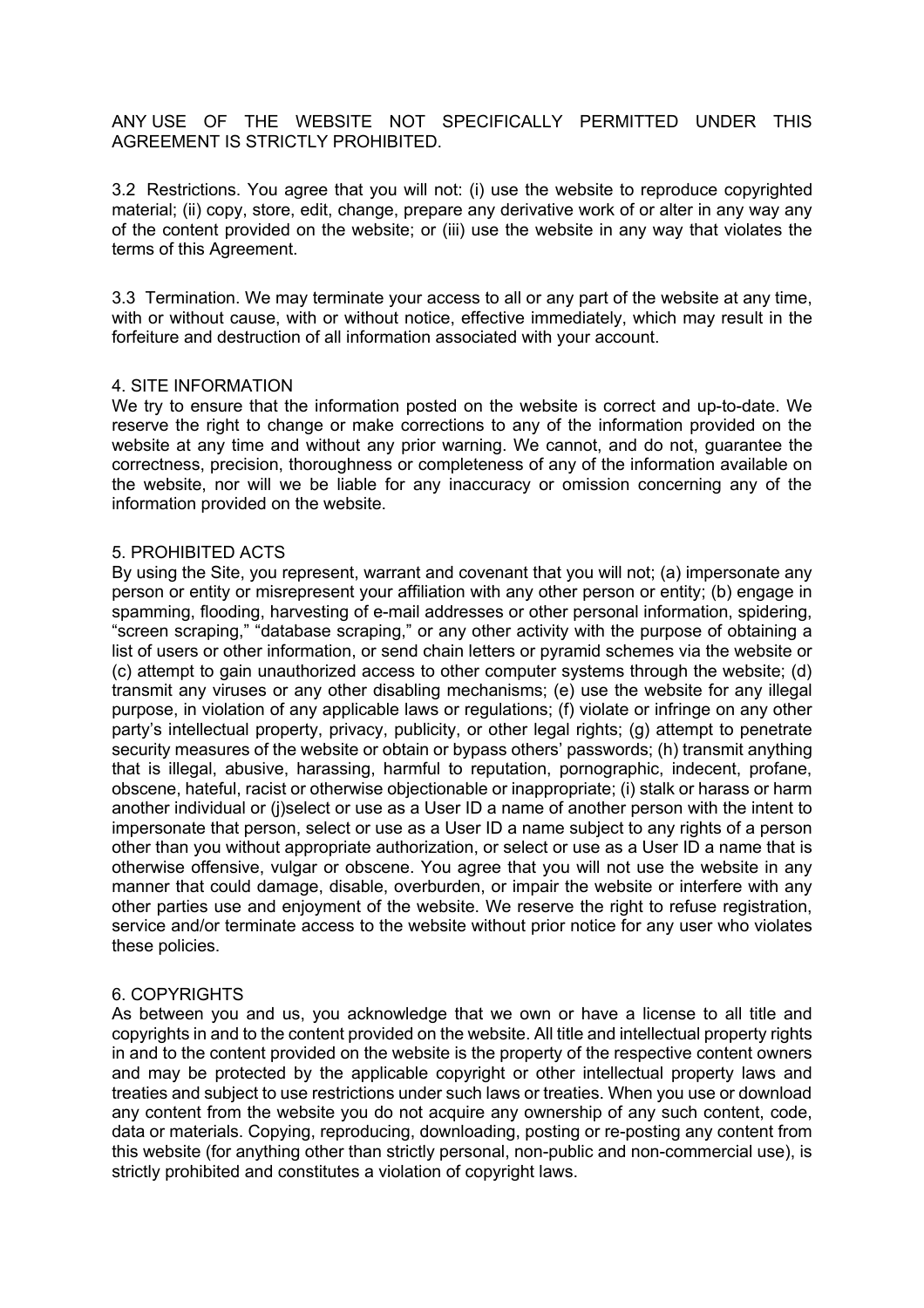## 7. TRADEMARKS

The trademarks, logos, service marks, graphics and trade names (collectively, the "Trademarks") displayed on the website are registered and unregistered Trademarks of Circa or other rights holders and may not be used in any manner that is likely to cause confusion, or that disparages or discredits Circa or the applicable rights holder. You do not receive, by implication or otherwise, any right or license to use any Trademark displayed on the website.

## 8. PRIVACY POLICY

Our personal information practices on the website are governed by the Circa Privacy Policy. Please review the Privacy Policy and print a copy for your records.

### 9. TESTIMONIALS

If you submit or post a testimonial, comment, review, suggestion or any work of authorship (collectively a "Submission") such Submission will not be confidential or secret and may be used by us in any manner. By submitting or sending a Submission to us, you: (i) represent and warrant that the Submission is original to you, that no other party has any rights thereto, and that any "Moral Rights" in such Submission have been waived, and (ii) you grant us a royalty-free, unrestricted, worldwide, perpetual, irrevocable, non-exclusive and fully transferable, assignable and sublicensable right and license to use, reproduce, publish, distribute, display, translate, summarize, modify and adapt such Submission (in whole or part) and/or to incorporate it in other works in any form, media, or technology now known or later developed, in our sole discretion, with or without your name, and (iii) you grant us the right to publish your name, city, state and country of residence in connection with the posting or use of the Submission, such as in promotions or other publications, whether online or otherwise, including but not limited to the website and its affiliates, Facebook, Google+, Instagram, Pinterest, Tumblr, Twitter, Vimeo and YouTube. In no event are we obligated to use, reproduce, or publish any Submission.

### 10.TERM

This Agreement will remain effective until terminated by us.

### 11. DISCLAIMERS

11.1 THE SITE (INCLUDING ALL ITS CONTENT) IS PROVIDED TO YOU "AS IS". ANY USE OF THE SITE IS AT YOUR OWN RISK. TO THE MAXIMUM EXTENT PERMITTED BY APPLICABLE LAW, WE DISCLAIM ALL WARRANTIES, EITHER EXPRESS OR IMPLIED, INCLUDING BUT NOT LIMITED TO WARRANTIES AND CONDITIONS OF MERCHANTABILITY, MERCHANTABLE QUALITY, QUALITY OR FITNESS FOR A PARTICULAR PURPOSE, TITLE AND NON-INFRINGEMENT OF THIRD PARTY RIGHTS. WE MAKE NO REPRESENTATION OR GUARANTEE AND PROVIDE NO WARRANTIES OR CONDITIONS THAT THE WEBSITE WILL BE FREE FROM LOSS, DESTRUCTION, DAMAGE, CORRUPTION, ATTACK, VIRUSES, INTERFERENCE, HACKING, OR OTHER SECURITY INTRUSION, AND WE DISCLAIM ANY LIABILITY RELATING THERTO.

11.2 WE MAKE NO GUARANTEES, REPRESENTATIONS, OR WARRANTIES, AND PROVIDE NO CONDITIONS, THAT USE OR RESULT OF THE USE OF THE WEBSITE (INCLUDING ALL OF ITS CONTENT) IS OR WILL BE ACCURATE, RELIABLE, CURRENT, UNINTERRUPTED OR WITHOUT ERRORS. WITHOUT PRIOR NOTICE, WE MAY MODIFY, SUSPEND OR DISCONTINUE ANY ASPECT OR FEATURE OF THE SITE OR YOUR USE OF THE SITE. IF WE ELECT TO MODIFY, SUSPEND OR DISCONTINUE THE SITE, WE WILL NOT BE LIABLE TO YOU OR ANY THIRD PARTY.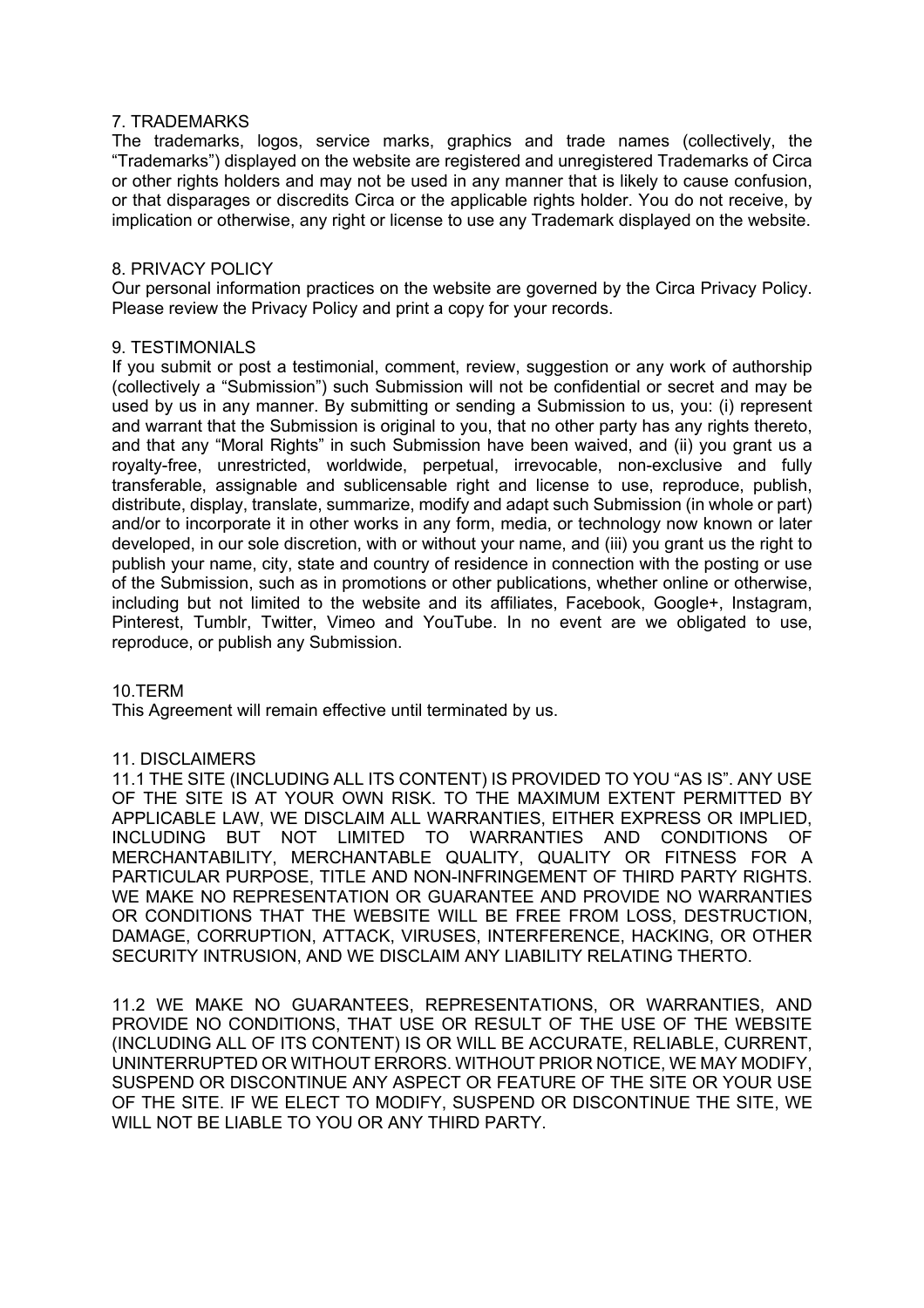11.3 YOU ACKNOWLEDGE THAT YOUR SUBMISSION OF ANY INFORMATION TO US IS AT YOUR OWN RISK. WE DO NOT ASSUME ANY LIABILITY TO YOU WITH REGARD TO ANY LOSS OR LIABILITY RELATING TO SUCH INFORMATION IN ANY WAY.

11.4 SOME OF THE CONTENT AVAILABLE THROUGH THE WEBSITE MAY INCLUDE MATERIALS THAT BELONG TO THIRD PARTIES. YOU ACKNOWLEDGE THAT WE ASSUME NO RESPONSIBILITY FOR SUCH CONTENT.

### 12. LIMITATION OF LIABILITY

12.1 TO THE EXTENT PERMITTED BY THE APPLICABLE LAW OR JURISDICTION, IN NO EVENT WILL WE BE LIABLE TO YOU FOR INDIRECT, GENERAL, SPECIAL, INCIDENTAL, CONSEQUENTIAL, EXEMPLARY OR OTHER DAMAGES (INCLUDING,

WITHOUT LIMITATION DAMAGES FOR LOSS OF PROFITS, BUSINESS INTERRUPTION, CORRUPTION OF FILES, LOSS OF BUSINESS INFORMATION OR ANY OTHER PECUNIARY LOSS) EVEN IF WE HAVE BEEN ADVISED OF THE POSSIBILITY OF SUCH DAMAGES. NO ORAL OR WRITTEN INFORMATION OR ADVICE GIVEN BY US OR OTHERS WILL CREATE A WARRANTY AND NEITHER YOU NOR ANY THIRD PARTY MAY RELY ON ANY SUCH INFORMATION OR ADVICE. THIS EXCLUSION OF LIABILITY SHALL APPLY NOTWITHSTANDING THE BREACH OF A FUNDAMENTAL TERM OR CONDITION OF THIS AGREEMENT.

12.2 OUR ENTIRE LIABILITY AND YOUR EXCLUSIVE REMEDY UNDER THIS AGREEMENT WILL BE LIMITED TO ONE POUND STERLING ( £1.00).

### 13. INDEMNITY

YOU WILL INDEMNIFY AND HOLD US, OUR DIRECTORS, OFFICERS, EMPLOYEES, AFFILIATES, AGENTS, CONTRACTORS AND LICENSORS HARMLESS WITH RESPECT TO ANY SUITS OR CLAIMS ARISING OUT (i) YOUR BREACH OF THIS AGREEMENT, INCLUDING BUT NOT LIMITED TO, ANY INFRINGEMENT BY YOU OF THE COPYRIGHTS OR INTELLECTUAL PROPERY RIGHTS OF ANY THIRD PARTY; OR (ii) YOUR USE OR MISUSE OF THE SITE.

# 14. GENERAL

14.1 You will be responsible for providing the dial-up, DSL cable modem or other form of Internet access and any other hardware and software necessary to access and use the website.

14.2 This website may present links to third-party websites not owned or operated by us. We are not responsible for the availability of these third-party sites or their contents. You agree that we are not responsible or liable, directly or indirectly, for any damage or loss caused by or in connection with your use of or reliance on any content of any such third-party websites. These links are provided for your convenience only. No endorsement of any third party products, services or information is expressed or implied by any information, material or content of any third party contained in, referred to, included on, or linked from or to this website. Your use of such third party websites is subject to the terms and conditions of use and the privacy policies of such websites.

14.3 This Site is owned by us and is protected by any applicable copyright laws and international treaty provisions. You will not sublicense, assign, or transfer the license granted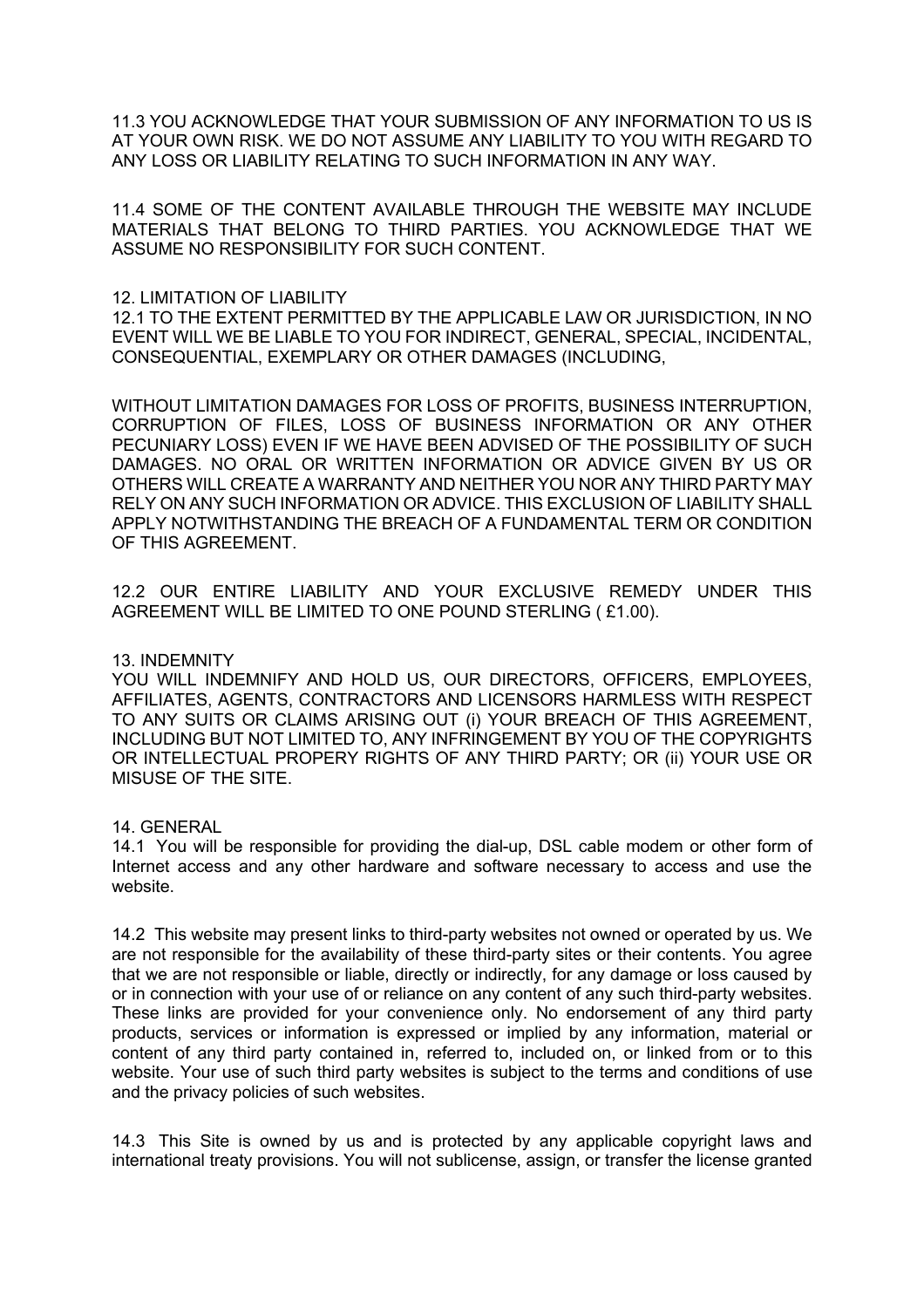to you under this Agreement. Any attempt to sublicense, assign, or transfer any of the rights, duties, or obligations in violation of the provisions of this Agreement is void.

14.4 If you know of, or suspect, copyright infringement, please complete the contact form found here.

14.5 This Agreement will be governed by the laws of England and Wales. The exclusive jurisdiction for any claim, action or dispute with us or relating in any way to your use of the website will be in the courts of England and Wales and the venue or the adjudication or disposition of any such claim, action or dispute will be in London, United Kingdom.

14.6 We may send notices to you with respect to your use of the website by sending an email message to the email address listed in your account, by sending a letter via mail to the contact address listed in your account, or by a posting a note on the website when you access your account. You agree that we may provide notice to you through such means. Unless otherwise stated in the notices, the notices will become effective immediately.

14.7 No failure by us or you to exercise any rights, powers or remedies hereunder or its delay to do so will constitute a waiver of these rights, powers or remedies, and all waivers by us will be in writing. The single or partial exercise of a right, power or remedy will not prevent its subsequent exercise or the exercise of any other right, power or remedy.

14.8 The section headings are for convenience only and will not be used to interpret this Agreement.

14.9 If any part of this Agreement is determined by a court of competent jurisdiction to be invalid or unenforceable, including, without limitation, any of the warranty disclaimers or liability limitations set forth above, then the invalid or unenforceable provision will be deemed superseded by a valid, enforceable provision that most closely matches the intent of the original provision and the remainder of the Agreement shall continue in full force and effect.

14.10 If no enforceable provision can be substituted for any such invalid or unenforceable provision, then that provision shall be deemed severable from the Agreement and shall not affect the validity and enforceability of any remaining provisions in this Agreement.

14.11 This Agreement will be binding upon and will inure to the benefit of Circa and its successors and assigns. This Agreement, together with any rules, policies, or additional terms associated with this website, constitutes the entire understanding and agreement of the parties respecting the subject matter of this Agreement.

14.12 Any provision of this Agreement which by its nature is intended to survive the termination of this Agreement will survive such termination.

14.13 General Contact Information. For questions regarding this website please email info@circa.art.

YOU ACKNOWLEDGE THAT YOU HAVE READ THIS AGREEMENT, UNDERSTAND IT AND WILL BE BOUND BY THE TERMS AND CONDITIONS. YOU FURTHER ACKNOWLEDGE THAT THIS AGREEMENT REPRESENTS THE COMPLETE AND